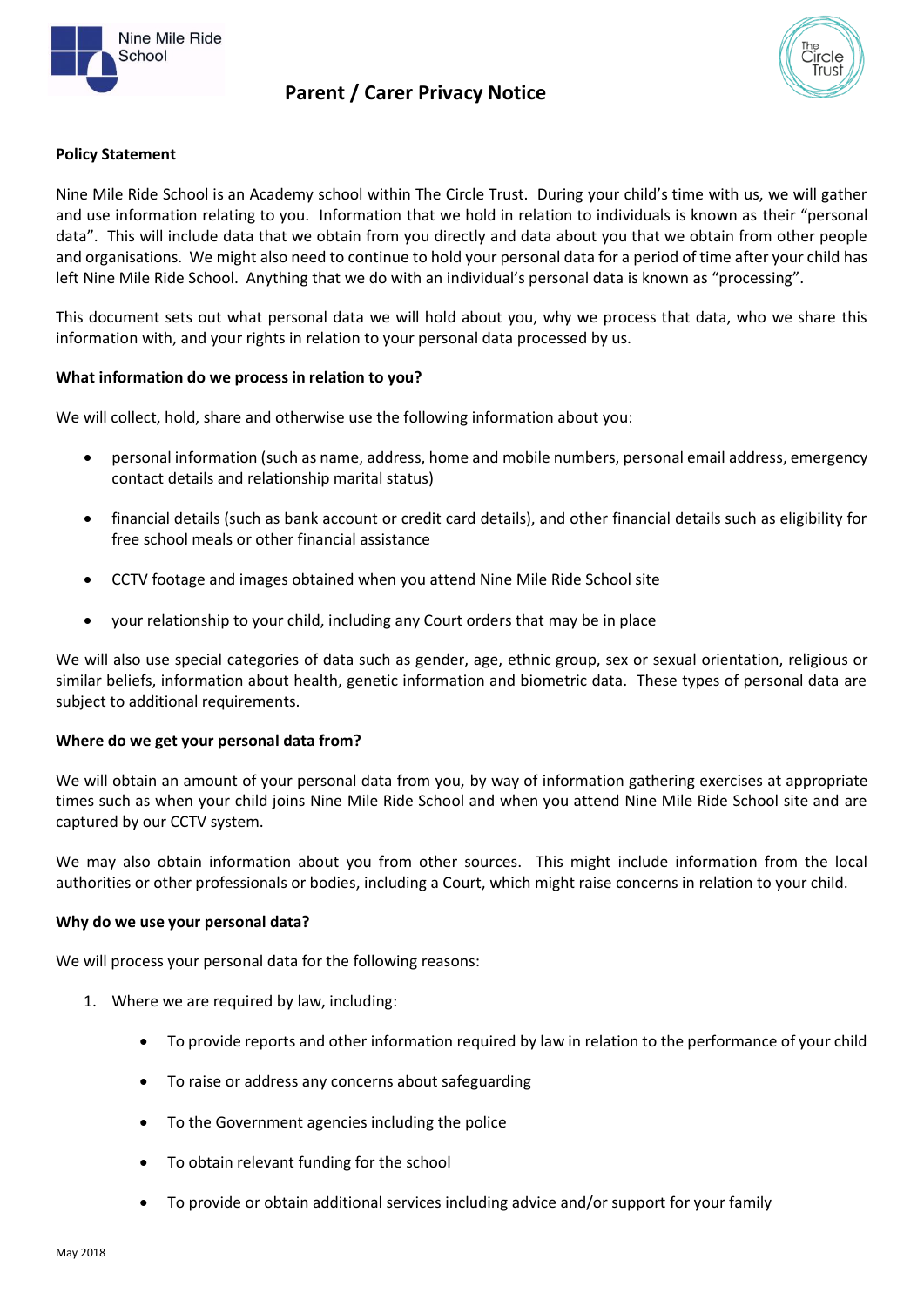- 2. Where the law otherwise allows us to process the personal data as part of our functions as an Academy or we are carrying out a task in the public interest, including:
	- To confirm your identity
	- To communicate matters relating to you
	- To safeguard you, our pupils and other individuals
	- To enable payments to be made by you to Nine Mile Ride School
	- To ensure the safety of individuals on Nine Mile Ride School site
	- To aid in the prevention and detection of crime on Nine Mile Ride School site
- 3. Where we otherwise have your consent

Whilst the majority of processing of personal data we hold about you will not require your consent, we will inform you if your consent is required and seek that consent before any processing takes place.

## **Why do we use special category personal data?**

We may process special category personal data in relation to you for the following reasons:

- 1. Where the processing is necessary for reasons of substantial public interest, including for purposes of equality of opportunity and treatment, where this is in accordance with our Data Protection Policy.
- 2. Where the processing is necessary in order to ensure your health and safety on Nine Mile Ride School site, including making reasonable adjustments for any disabilities you may have.
- 3. Where we otherwise have your explicit written consent.

There may also be circumstances where we need to use your information in relation to legal claims, or to protect your vital interests of those of your child, and where it is not possible to seek your consent.

### **Failure to provide this information**

If you fail to provide information to us we may be prevented from complying with our legal obligations.

### **How long will we hold your personal data for?**

We will hold your personal data only for as long as necessary. How long we need to hold on to any information will depend on the type of information. For further detail please see our Retention and Destruction Policy.

### **Who will we share your personal data with?**

We routinely share information about you with:

- Local authorities, to assist them in the exercise of their responsibilities in relation to education and training, youth support and safeguarding purposes
- The Department for Education and the Education and Skills Funding Agency, in compliance with legal obligations of the school to provide information about students and parents as part of statutory data collections
- Contractors, such as payment processing providers to enable payments to be made by you to the Academy